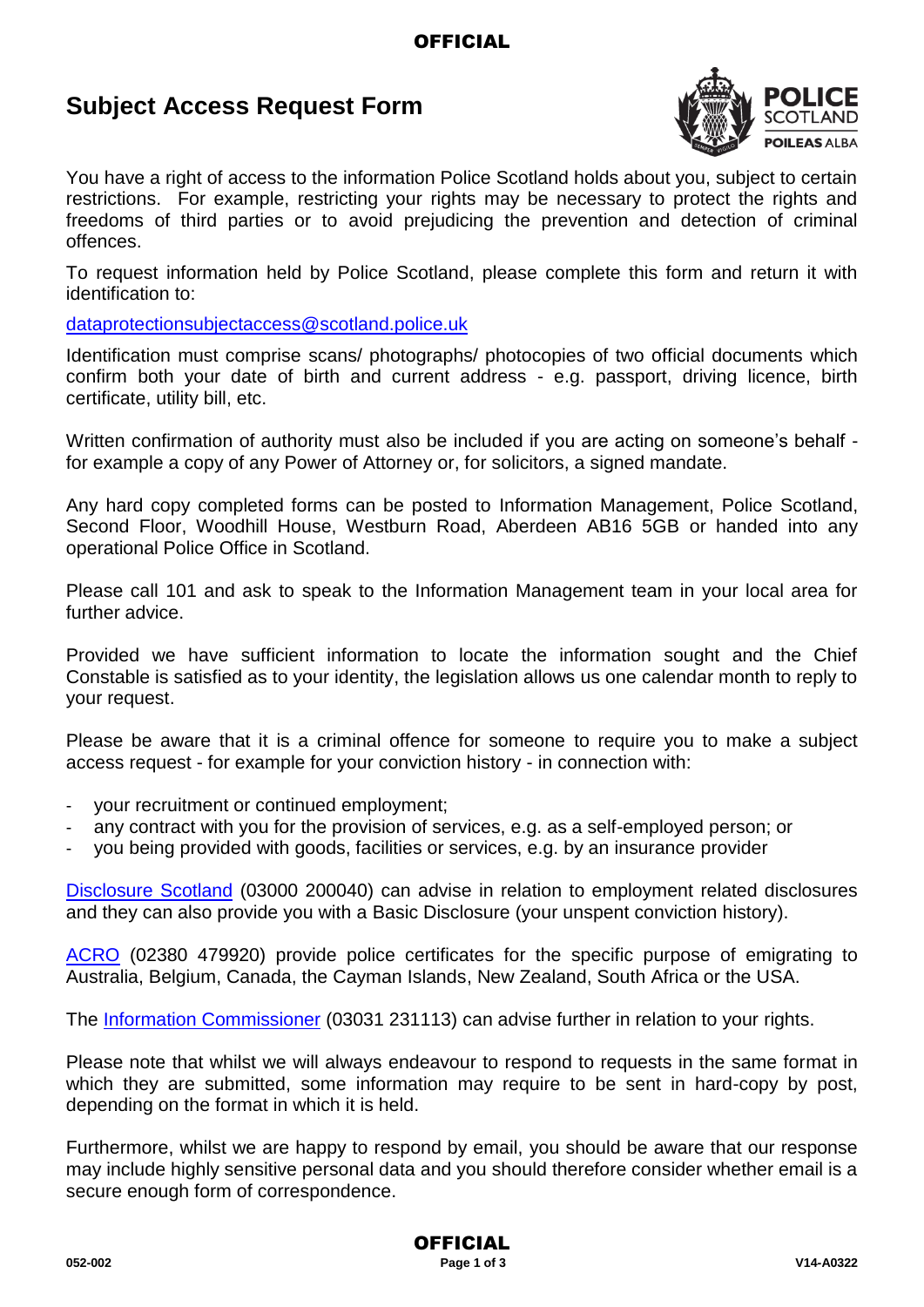#### **OFFICIAL**

|                                         | Your Personal Details (please use block capitals & black ink) |              |        |  |
|-----------------------------------------|---------------------------------------------------------------|--------------|--------|--|
| Surname                                 |                                                               | <b>Title</b> |        |  |
| Forename(s)                             |                                                               |              |        |  |
| Maiden/Former/Other<br>Name(s)          |                                                               |              |        |  |
| Date of Birth                           |                                                               | Gender       | Male   |  |
| Place of Birth                          |                                                               |              | Female |  |
| Telephone No.(s)                        |                                                               |              |        |  |
| <b>Email Address</b>                    |                                                               |              |        |  |
| <b>Current Address</b>                  |                                                               |              |        |  |
| (including postcode)                    |                                                               |              |        |  |
| Previous Address(es)                    |                                                               |              |        |  |
| (for period covered by<br>your request) |                                                               |              |        |  |

| <b>Personal Data Sought (please select all that apply)</b>                                                  |            |  |  |  |
|-------------------------------------------------------------------------------------------------------------|------------|--|--|--|
| Information from the Scottish Criminal History System (CHS) and/or Police<br><b>National Computer (PNC)</b> |            |  |  |  |
| Antecedent information - all convictions, Fiscal Warnings, Police<br>$\bullet$<br>Warnings etc.             | <b>PNC</b> |  |  |  |
| Pending case Information<br>$\bullet$                                                                       |            |  |  |  |
| Other information (please provide details below)                                                            |            |  |  |  |

Please describe the information sought providing reference numbers if you know them, the relevant dates and times and a description of the circumstances in which you had contact with Police Scotland - for example were you a person reporting an offence or incident, a witness, a victim, an offender etc.

Providing as much detail as possible will help us to locate any personal data that may be held.